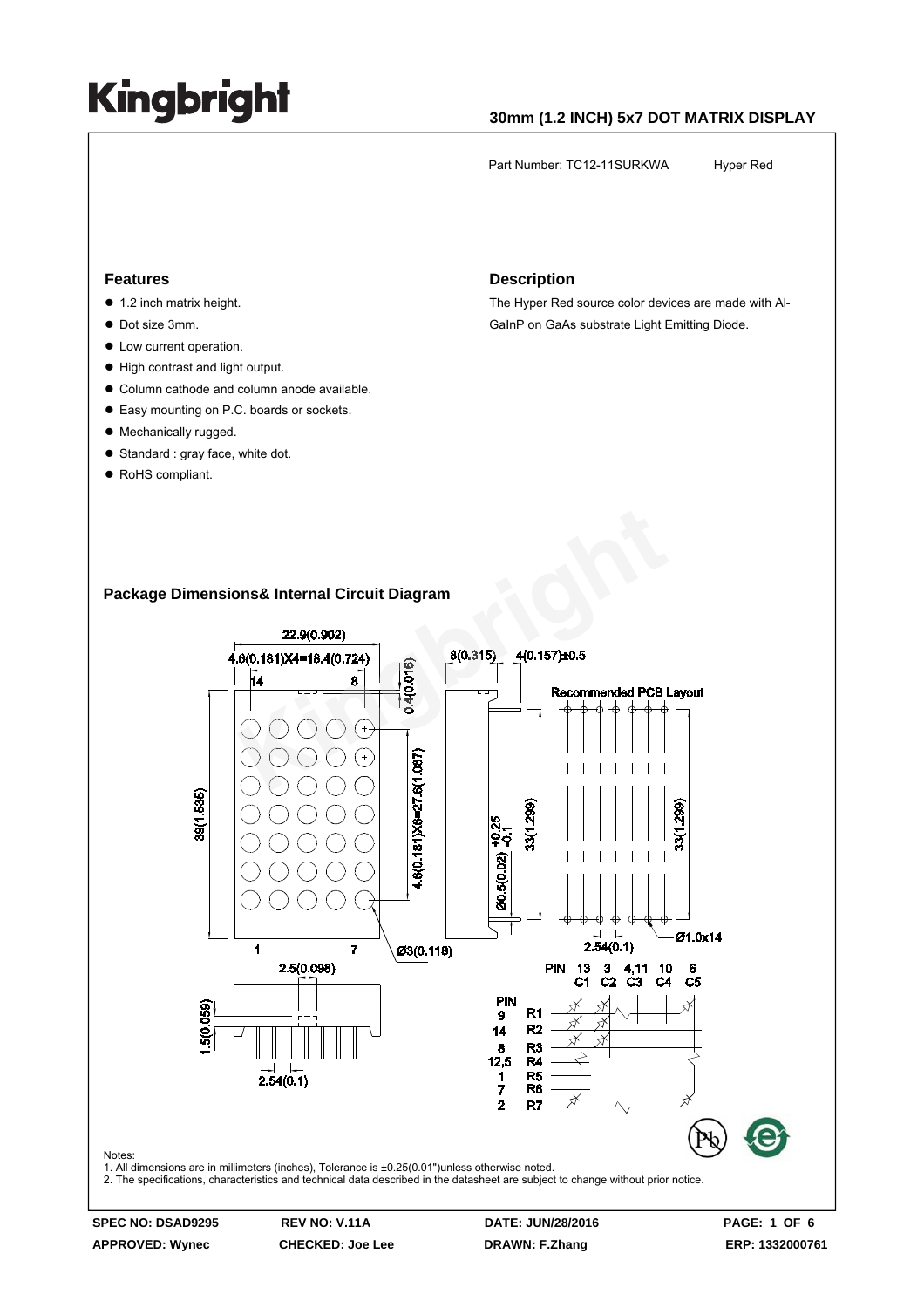#### **Selection Guide**  Part No. **Emitting Color (Material)** Lens Type **Iv (ucd) [1] Description Min. Typ.**  TC12-11SURKWA | Hyper Red (AlGaInP) | White Diffused 52000 130000 \*21000 \*40000 Column Cathode

Note:

1. Luminous intensity/ luminous Flux: +/-15%.

\* Luminous intensity value is traceable to CIE127-2007 standards.

### **Electrical / Optical Characteristics at TA=25°C**

| Symbol                                                                                                                                                                                                                                                                                        | <b>Parameter</b>         | <b>Emitting Color</b> | Typ. | Max. | <b>Units</b> | <b>Test Conditions</b> |  |
|-----------------------------------------------------------------------------------------------------------------------------------------------------------------------------------------------------------------------------------------------------------------------------------------------|--------------------------|-----------------------|------|------|--------------|------------------------|--|
| λpeak                                                                                                                                                                                                                                                                                         | Peak Wavelength          | Hyper Red             | 645  |      | nm           | $IF=10mA$              |  |
| <b>AD</b> [1]                                                                                                                                                                                                                                                                                 | Dominant Wavelength      | Hyper Red             | 630  |      | nm           | $IF=10mA$              |  |
| $\Delta\lambda$ 1/2                                                                                                                                                                                                                                                                           | Spectral Line Half-width | Hyper Red             | 28   |      | nm           | $IF=10mA$              |  |
| C                                                                                                                                                                                                                                                                                             | Capacitance              | Hyper Red             | 35   |      | рF           | $V_F = 0V$ ; f = 1MHz  |  |
| <b>VF</b> [2]                                                                                                                                                                                                                                                                                 | <b>Forward Voltage</b>   | Hyper Red             | 1.85 | 2.5  | V            | $IF=10mA$              |  |
| lR.                                                                                                                                                                                                                                                                                           | <b>Reverse Current</b>   | Hyper Red             |      | 10   | uA           | $V_R = 5V$             |  |
| Notes:<br>1. Wavelength: +/-1nm.<br>2. Forward Voltage: +/-0.1V.<br>3. Wavelength value is traceable to CIE127-2007 standards.<br>4. Excess driving current and / or operating temperature higher than recommended conditions may result in severe light degradation or<br>premature failure. |                          |                       |      |      |              |                        |  |

### **Absolute Maximum Ratings at TA=25°C**

| <b>Parameter</b>                       | <b>Values</b>                      | <b>Units</b> |  |  |
|----------------------------------------|------------------------------------|--------------|--|--|
| Power dissipation                      | 75                                 | mW           |  |  |
| DC Forward Current                     | 30                                 | mA           |  |  |
| Peak Forward Current [1]               | 185                                | mA           |  |  |
| Reverse Voltage                        | 5                                  |              |  |  |
| Operating / Storage Temperature        | $-40^{\circ}$ C To $+85^{\circ}$ C |              |  |  |
| Lead Solder Temperature <sup>[2]</sup> | 260°C For 3-5 Seconds              |              |  |  |

Notes:

1. 1/10 Duty Cycle, 0.1ms Pulse Width.

2. 2mm below package base.

3. Relative humidity levels maintained between 40% and 60% in production area are recommended to avoid the build-up of static electricity – Ref JEDEC/JESD625-A and JEDEC/J-STD-033.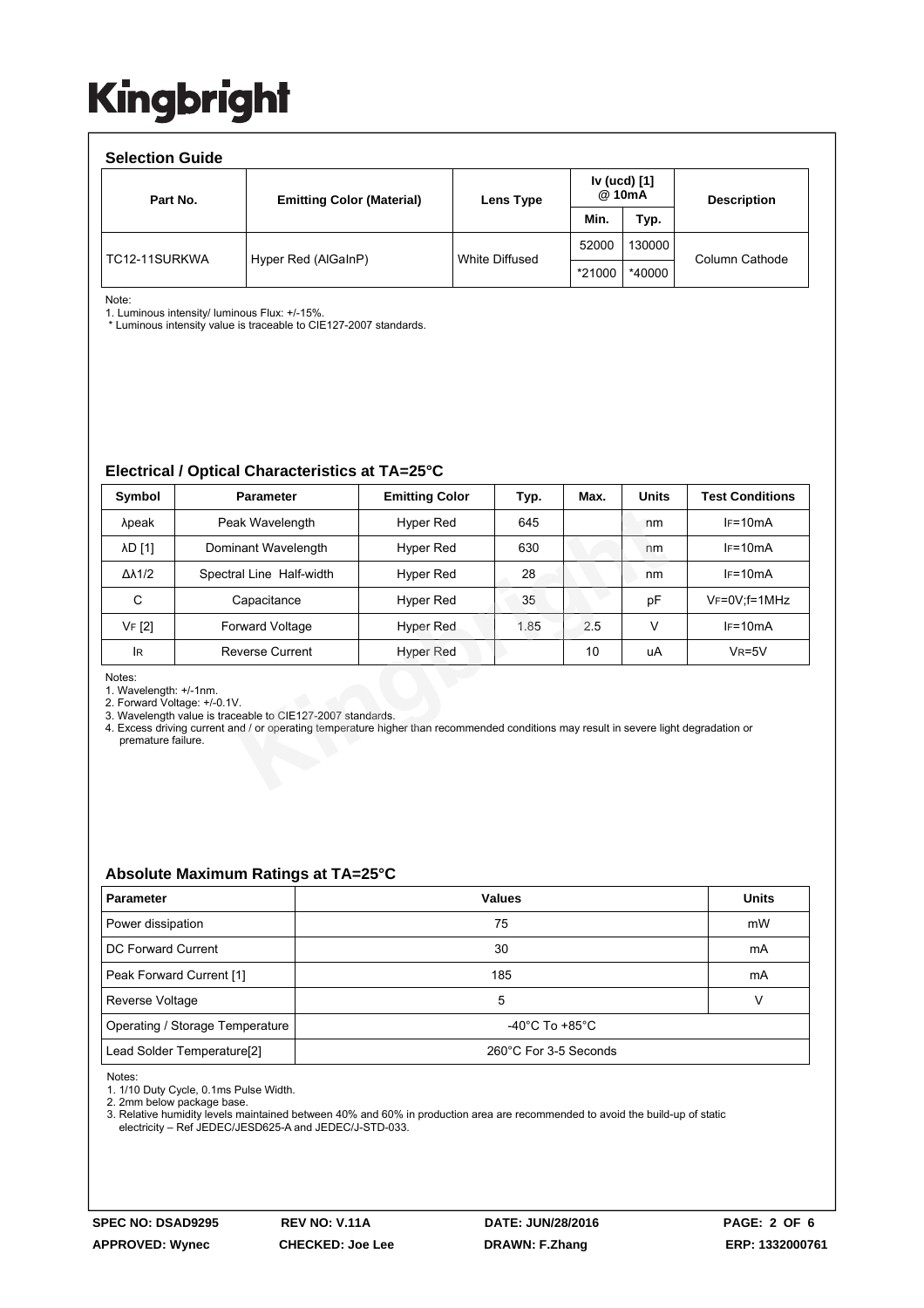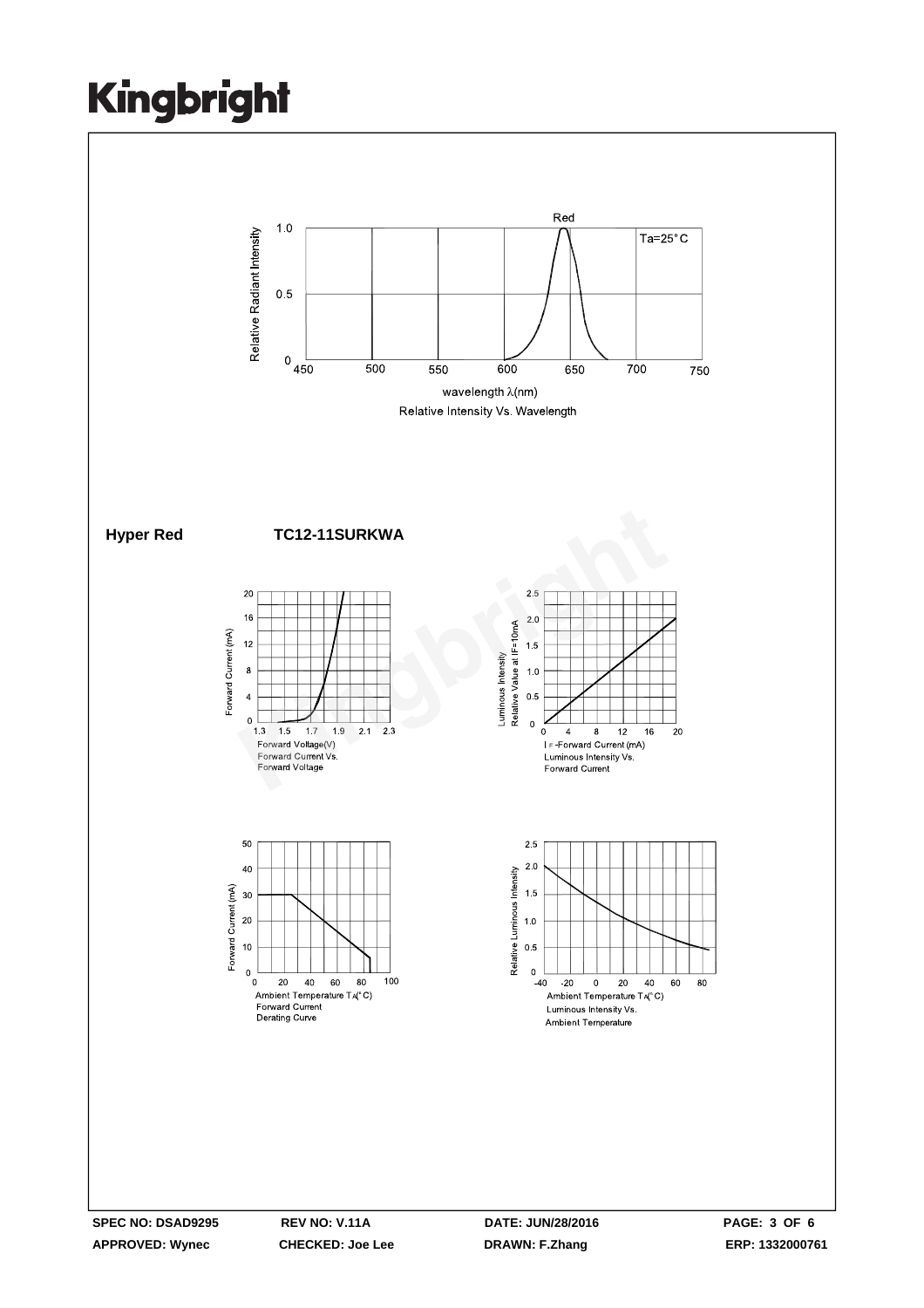

### **Terms and conditions for the usage of this document**

- 1. The information included in this document reflects representative usage scenarios and is intended for technical reference only.
- 2. The part number, type, and specifications mentioned in this document are subject to future change and improvement without notice. Before production usage customer should refer to the latest datasheet for the updated specifications.
- 3. When using the products referenced in this document, please make sure the product is being operated within the environmental and electrical limits specified in the datasheet. If customer usage exceeds the specified limits, Kingbright will not be responsible for any subsequent issues.
- 4. The information in this document applies to typical usage in consumer electronics applications. If customer's application has special reliability requirements or have life-threatening liabilities, such as automotive or medical usage, please consult with Kingbright representative for further assistance.
- 5. The contents and information of this document may not be reproduced or re-transmitted without permission by Kingbright.
- 6. All design applications should refer to Kingbright application notes available at http://www.kingbright.com/application\_notes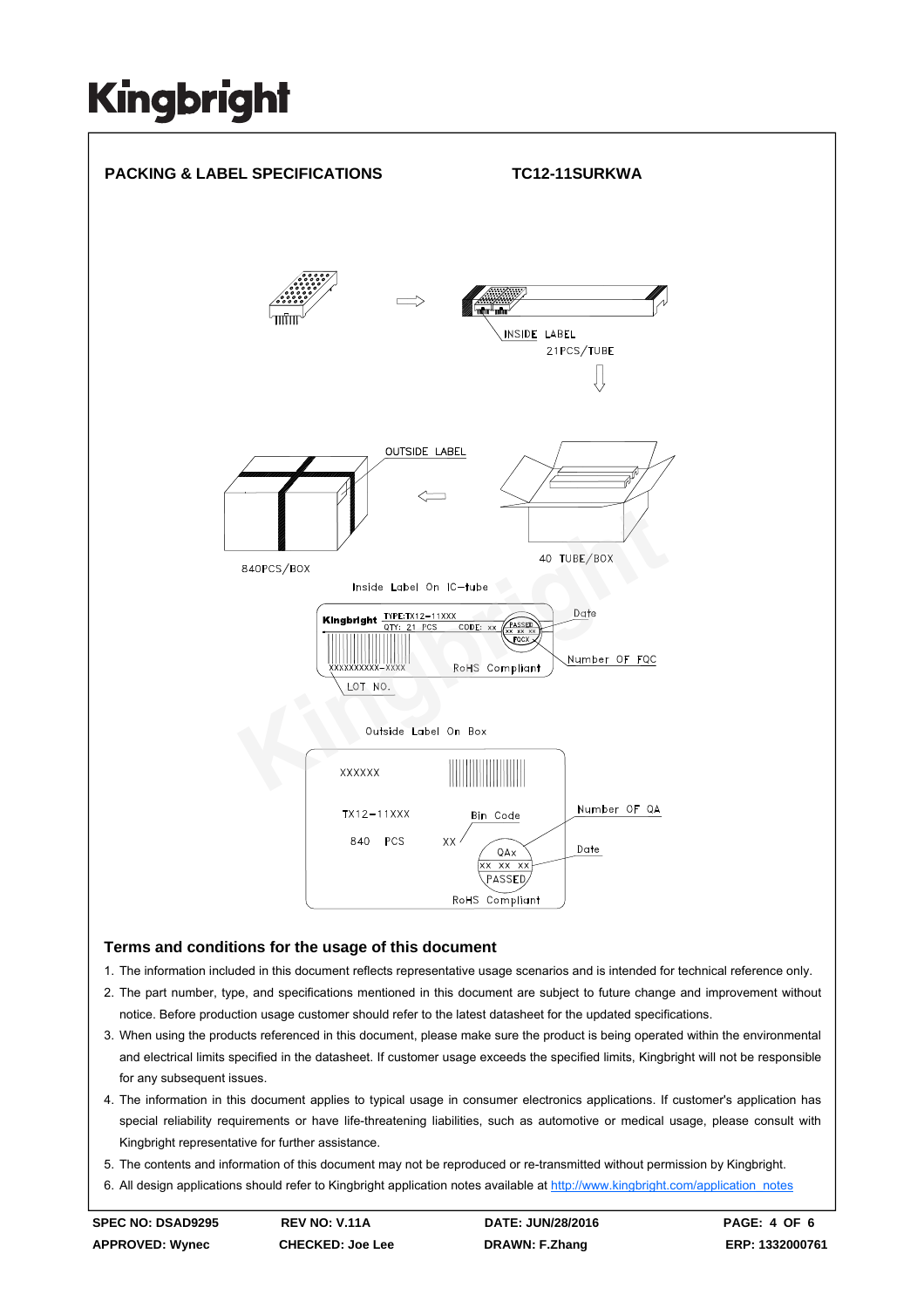